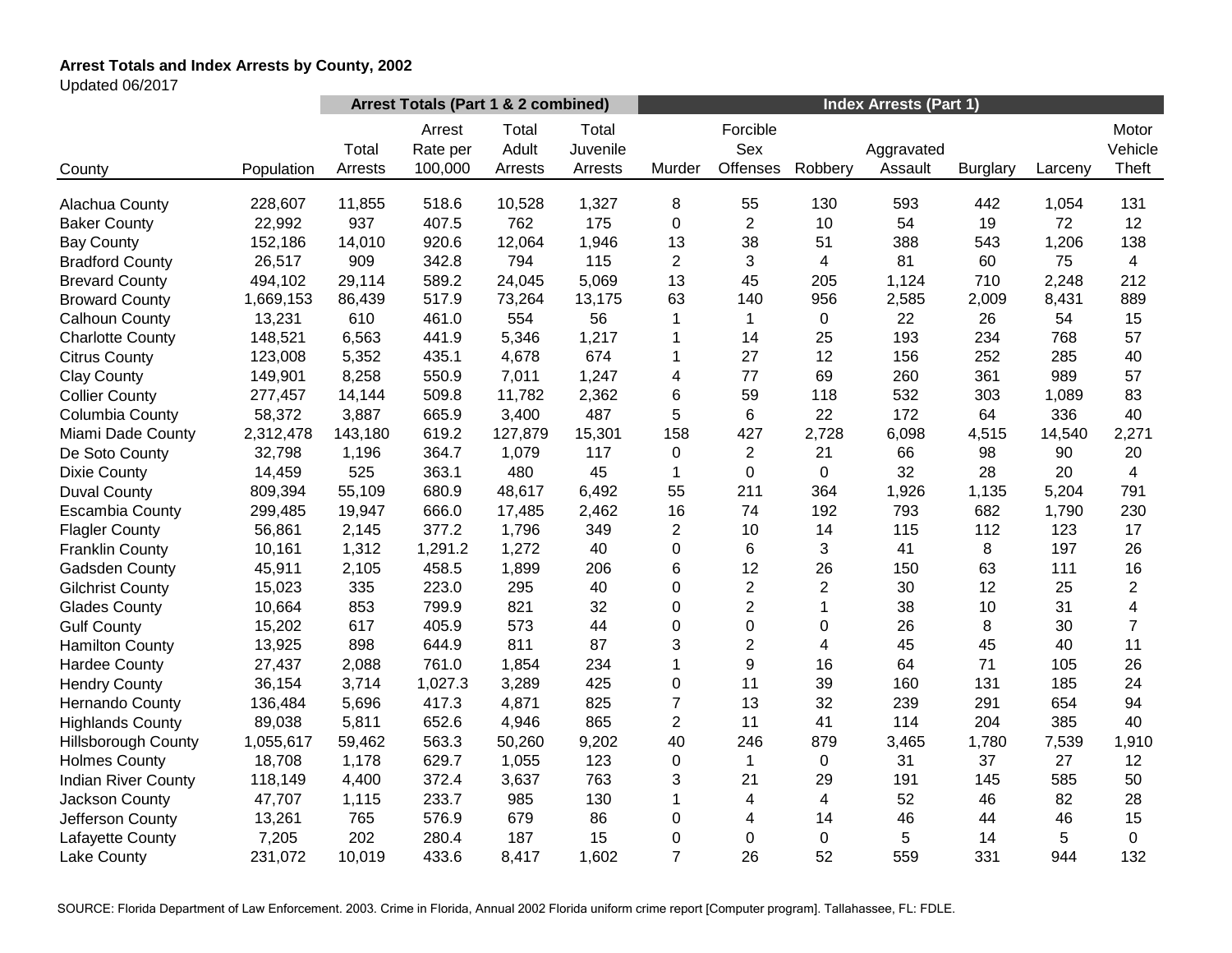# **Arrest Totals and Index Arrests by County, 2002**

Updated 06/2017

|                          |            | Arrest Totals (Part 1 & 2 combined) |                               |                           |                              | <b>Index Arrests (Part 1)</b> |                             |                |                       |                 |         |                           |
|--------------------------|------------|-------------------------------------|-------------------------------|---------------------------|------------------------------|-------------------------------|-----------------------------|----------------|-----------------------|-----------------|---------|---------------------------|
| County                   | Population | Total<br>Arrests                    | Arrest<br>Rate per<br>100,000 | Total<br>Adult<br>Arrests | Total<br>Juvenile<br>Arrests | Murder                        | Forcible<br>Sex<br>Offenses | Robbery        | Aggravated<br>Assault | <b>Burglary</b> | Larceny | Motor<br>Vehicle<br>Theft |
|                          |            |                                     |                               |                           |                              |                               |                             |                |                       |                 |         |                           |
| Lee County               | 475,073    | 25,658                              | 540.1                         | 21,527                    | 4,131                        | 23                            | 60                          | 245            | 594                   | 856             | 2,316   | 302                       |
| Leon County              | 248,039    | 11,340                              | 457.2                         | 10,118                    | 1,222                        | 18                            | 52                          | 81             | 456                   | 337             | 1,503   | 165                       |
| Levy County              | 36,013     | 2,440                               | 677.5                         | 2,109                     | 331                          | $\pmb{0}$                     | 12                          | 12             | 125                   | 105             | 146     | 18                        |
| <b>Liberty County</b>    | 7,157      | 431                                 | 602.2                         | 423                       | 8                            | 0                             | 6                           | $\mathbf{1}$   | $\overline{7}$        | 1               | 14      | 5                         |
| <b>Madison County</b>    | 18,932     | 871                                 | 460.1                         | 753                       | 118                          | 0                             | 3                           | $\overline{c}$ | 46                    | 28              | 86      | 10                        |
| <b>Manatee County</b>    | 282,430    | 14,123                              | 500.1                         | 12,367                    | 1,756                        | 10                            | 32                          | 108            | 1,170                 | 518             | 1,475   | 228                       |
| <b>Marion County</b>     | 271,096    | 19,401                              | 715.7                         | 16,847                    | 2,554                        | 16                            | 56                          | 110            | 681                   | 673             | 1,523   | 175                       |
| <b>Martin County</b>     | 131,051    | 8,963                               | 683.9                         | 7,749                     | 1,214                        | 6                             | 15                          | 53             | 273                   | 212             | 657     | 95                        |
| <b>Monroe County</b>     | 81,140     | 8,480                               | 1,045.1                       | 7,888                     | 592                          | 1                             | $\overline{\mathbf{4}}$     | 38             | 171                   | 120             | 406     | 62                        |
| Nassau County            | 61,094     | 2,089                               | 341.9                         | 1,740                     | 349                          | 3                             | 3                           | 22             | 355                   | 134             | 180     | 47                        |
| Okaloosa County          | 176,971    | 11,053                              | 624.6                         | 9,822                     | 1,231                        | 3                             | 21                          | 59             | 229                   | 228             | 899     | 94                        |
| <b>Okeechobee County</b> | 36,551     | 1,730                               | 473.3                         | 1,545                     | 185                          | 0                             | $\overline{7}$              | 26             | 66                    | 73              | 132     | 21                        |
| <b>Orange County</b>     | 955,865    | 43,811                              | 458.3                         | 38,049                    | 5,762                        | 47                            | 150                         | 638            | 2,020                 | 1,777           | 6,043   | 921                       |
| Osceola County           | 193,355    | 14,299                              | 739.5                         | 12,949                    | 1,350                        | 9                             | 36                          | 65             | 403                   | 366             | 1,128   | 107                       |
| Palm Beach County        | 1,183,197  | 46,580                              | 393.7                         | 39,389                    | 7,191                        | 30                            | 117                         | 544            | 2,332                 | 1,485           | 6,088   | 646                       |
| Pasco County             | 361,468    | 19,582                              | 541.7                         | 17,178                    | 2,404                        | 9                             | 44                          | 85             | 620                   | 656             | 1,414   | 222                       |
| <b>Pinellas County</b>   | 933,994    | 47,120                              | 504.5                         | 39,348                    | 7,772                        | 44                            | 152                         | 466            | 2,033                 | 1,369           | 4,974   | 589                       |
| Polk County              | 502,385    | 28,905                              | 575.4                         | 24,551                    | 4,354                        | 25                            | 83                          | 179            | 811                   | 831             | 2,969   | 297                       |
| <b>Putnam County</b>     | 71,329     | 5,543                               | 777.1                         | 4,969                     | 574                          | 11                            | 30                          | 48             | 577                   | 205             | 286     | 42                        |
| St. Johns County         | 133,953    | 1,856                               | 138.6                         | 1,706                     | 150                          | $\mathbf 0$                   | 4                           | 8              | 80                    | 25              | 126     | 16                        |
| St. Lucie County         | 203,360    | 13,974                              | 687.2                         | 12,041                    | 1,933                        | 21                            | 38                          | 124            | 1,587                 | 487             | 784     | 347                       |
| Santa Rosa County        | 124,956    | 7,024                               | 562.1                         | 6,019                     | 1,005                        | 3                             | 43                          | 31             | 160                   | 184             | 363     | 57                        |
| Sarasota County          | 334,616    | 14,780                              | 441.7                         | 13,461                    | 1,319                        | 5                             | 26                          | 120            | 1,150                 | 427             | 990     | 153                       |
| Seminole County          | 387,626    | 13,472                              | 347.6                         | 10,817                    | 2,655                        | $\overline{7}$                | 33                          | 93             | 510                   | 321             | 1,722   | 157                       |
| <b>Sumter County</b>     | 61,348     | 1,144                               | 186.5                         | 966                       | 178                          | 3                             | $\overline{7}$              | 13             | 77                    | 54              | 66      | 45                        |
| <b>Suwannee County</b>   | 35,727     | 1,425                               | 398.9                         | 1,273                     | 152                          | 1                             | 5                           | 14             | 70                    | 63              | 81      | 14                        |
| <b>Taylor County</b>     | 19,800     | 965                                 | 487.4                         | 848                       | 117                          | 1                             | $\mathbf{1}$                | $\overline{7}$ | 57                    | 65              | 86      | 22                        |
| <b>Union County</b>      | 13,794     | 403                                 | 292.2                         | 337                       | 66                           | 0                             | $\overline{2}$              | 11             | 30                    | 23              | 17      | 12                        |
| <b>Volusia County</b>    | 459,661    | 35,127                              | 764.2                         | 30,376                    | 4,751                        | 13                            | 51                          | 191            | 1,031                 | 628             | 2,275   | 270                       |
| <b>Wakulla County</b>    | 24,217     | 1,343                               | 554.6                         | 1,259                     | 84                           | $\overline{c}$                | 13                          | $\overline{7}$ | 49                    | 37              | 70      | 13                        |
| <b>Walton County</b>     | 45,521     | 3,257                               | 715.5                         | 2,897                     | 360                          | 0                             | 5                           | 5              | 209                   | 131             | 254     | 28                        |
| <b>Washington County</b> | 21,649     | 1,148                               | 530.3                         | 1,081                     | 67                           | 0                             | 0                           | 1              | 24                    | 19              | 26      | 5                         |
| Florida                  | 16,674,608 | 913,087                             | 5,475.9                       | 789,817                   | 123,270                      | 730                           | 2,672                       | 9,470          | 38,449                | 27,271          | 88,464  | 12,593                    |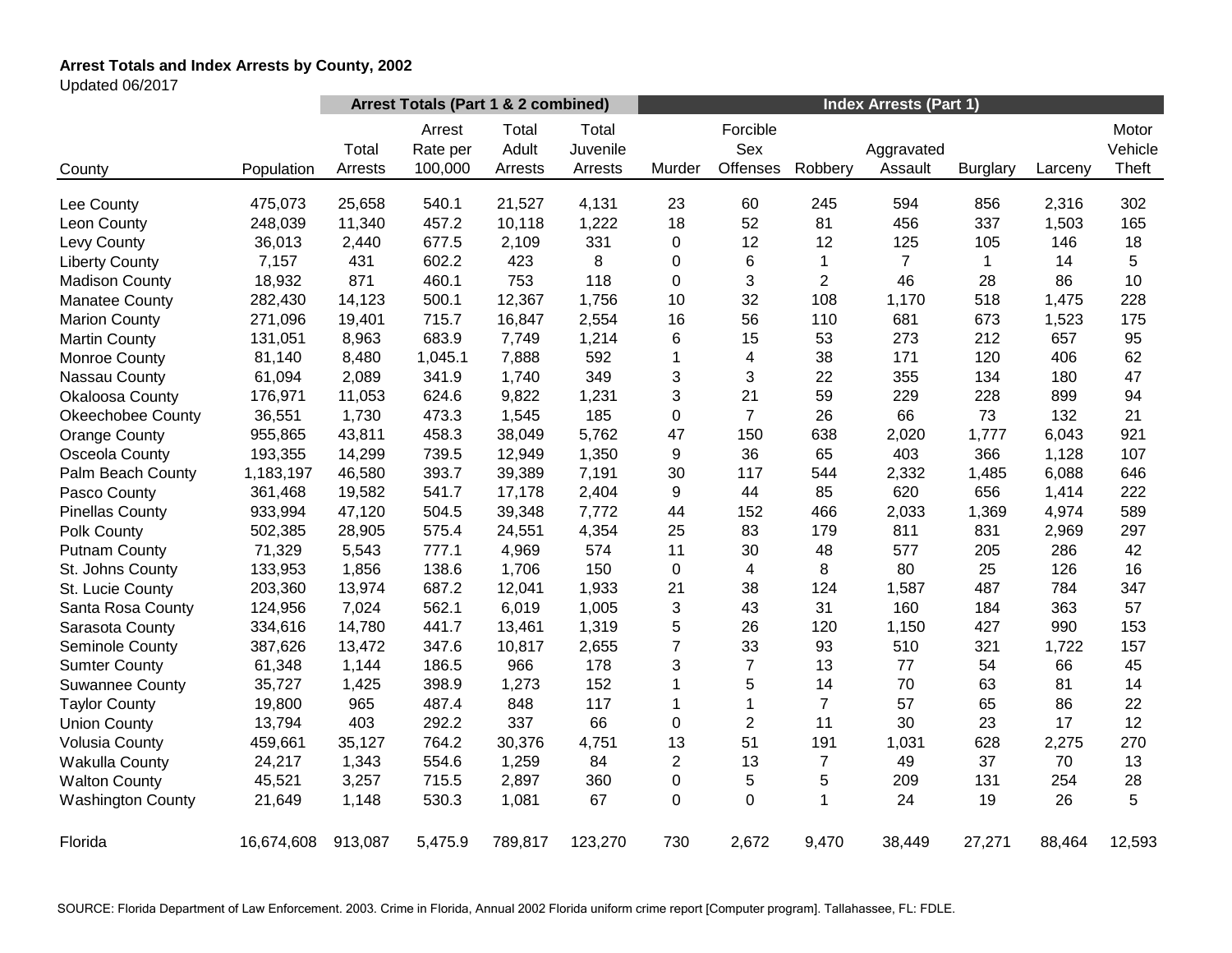Updated 06/2017

**Part 2 Arrests**

|                            |                              | Kidnap/        |                | Simple  | Drug   |                |                  |                | Counterfeit/ | Extortion/     |                |
|----------------------------|------------------------------|----------------|----------------|---------|--------|----------------|------------------|----------------|--------------|----------------|----------------|
| County                     | Manslaughter Abduction Arson |                |                | Assault | Arrest | <b>Bribery</b> | Embezzlement     | Fraud          | Forgery      | Blackmail      | Intimidation   |
|                            |                              |                |                |         |        |                |                  |                |              |                |                |
| Alachua County             |                              | $\overline{2}$ | 4              | 1,256   | 1,675  | $\mathbf 0$    | 13               | 98             | 46           | 4              | 2              |
| <b>Baker County</b>        | 0                            | $\mathbf 0$    | 0              | 129     | 140    | 0              | $\mathbf 0$      | 0              | $\mathbf 0$  | 0              | $\overline{2}$ |
| <b>Bay County</b>          |                              | 12             | 11             | 1,225   | 1,630  | 1              | 28               | 240            | 120          | 0              | 71             |
| <b>Bradford County</b>     | 0                            | 1              | 0              | 161     | 146    | 0              | $\mathbf 0$      | 9              | 17           | 0              | $\overline{2}$ |
| <b>Brevard County</b>      | 0                            | 16             | 28             | 2,631   | 3,464  | 0              | 46               | 317            | 107          | $\overline{2}$ | 60             |
| <b>Broward County</b>      | 3                            | 46             | 65             | 4,979   | 14,317 | 5              | 147              | 746            | 394          | 23             | 155            |
| <b>Calhoun County</b>      | 0                            | 0              | 0              | 68      | 124    | 0              | 0                | 4              | 0            | 0              | 0              |
| <b>Charlotte County</b>    | 0                            | 4              | 4              | 429     | 513    | 0              | 13               | 24             | 35           |                | 0              |
| <b>Citrus County</b>       | $\overline{2}$               | 3              | 11             | 722     | 737    | 0              | 1                | 61             | 28           | 3              |                |
| <b>Clay County</b>         | 0                            | $\overline{7}$ | 5              | 742     | 787    | 0              | 0                | 649            | 145          | 0              | 0              |
| <b>Collier County</b>      | 4                            | 14             | 8              | 1,210   | 1,335  | 19             | 0                | 333            | 43           | $\overline{2}$ | 50             |
| Columbia County            | $\overline{2}$               | 3              | 0              | 304     | 430    | 0              | 0                | 36             | 14           | $\mathbf 0$    | 9              |
| Miami Dade County          | 13                           | 179            | 88             | 9,745   | 22,789 | 24             | 33               | 1,968          | 796          | 74             | 2,121          |
| De Soto County             | $\Omega$                     |                | 1              | 102     | 295    | 0              | $\Omega$         | 10             | 10           | 1              | 15             |
| <b>Dixie County</b>        | 0                            |                | 0              | 54      | 69     | 0              | $\Omega$         | $\overline{2}$ | 3            | 0              | 3              |
| <b>Duval County</b>        |                              | 21             | 50             | 5,169   | 8,632  | 0              | 11               | 1,333          | 228          | $\overline{2}$ | 17             |
| <b>Escambia County</b>     | 0                            | 43             | 11             | 2,240   | 2,151  | 4              | $\overline{c}$   | 686            | 37           |                | 126            |
| <b>Flagler County</b>      | 0                            | 0              | $\Omega$       | 324     | 222    | 0              | 6                | 18             | 14           | 0              | 20             |
| <b>Franklin County</b>     | $\Omega$                     |                | 0              | 122     | 146    | 0              | $\Omega$         | $\overline{7}$ | 4            | $\Omega$       | $\Omega$       |
| Gadsden County             | 0                            | 3              | 1              | 250     | 291    | 0              | $\Omega$         | 22             | 7            | 0              |                |
| <b>Gilchrist County</b>    | 0                            | $\Omega$       | 1              | 45      | 11     | 0              | $\Omega$         | 1              |              | 0              | 0              |
| <b>Glades County</b>       | 0                            | $\Omega$       | $\Omega$       | 79      | 80     | 0              | $\Omega$         | 0              | 0            | 0              | 0              |
| <b>Gulf County</b>         | 0                            | 0              | 0              | 37      | 64     | 0              | $\Omega$         | 2              | 0            | 0              | 0              |
| <b>Hamilton County</b>     | 0                            | 2              | $\overline{2}$ | 93      | 87     | 0              | 0                |                | 3            | 0              | $\Omega$       |
| <b>Hardee County</b>       | 0                            | 4              | 0              | 221     | 185    | 0              |                  | 8              | 17           | 0              | 13             |
| <b>Hendry County</b>       |                              | 5              | 1              | 356     | 208    | 0              | 0                | 28             | 18           | 0              | 8              |
| Hernando County            | 0                            | 15             | 0              | 627     | 531    | 0              | $\Omega$         | 120            | 34           | 3              | 72             |
| <b>Highlands County</b>    |                              | 1              | 4              | 651     | 504    | 0              | 1                | 48             | 26           | 3              | 21             |
| <b>Hillsborough County</b> | 4                            | 37             | 37             | 8,893   | 9,275  | 0              | 346              | 1,492          | 521          | 21             | 256            |
| <b>Holmes County</b>       | 0                            | 0              | 0              | 109     | 147    | 0              | 0                | 1              | 3            | 0              | 0              |
| <b>Indian River County</b> | 0                            | 4              | 3              | 524     | 655    | 0              | $\boldsymbol{0}$ | 48             | 23           |                | 15             |
| Jackson County             | $\mathbf 0$                  | 4              | 0              | 144     | 127    | 0              | 0                | 9              | 17           |                | 4              |
| Jefferson County           | 0                            | 0              | 8              | 66      | 175    | 0              | 0                | 5              | 9            | 0              | 3              |
| Lafayette County           | 0                            | 0              | 0              | 17      | 22     | 0              | 0                | 0              | 3            | 0              | 8              |
| <b>Lake County</b>         | $\overline{0}$               | 13             | $\overline{7}$ | 1,056   | 1,533  | 1              | $\overline{2}$   | 90             | 149          |                | 118            |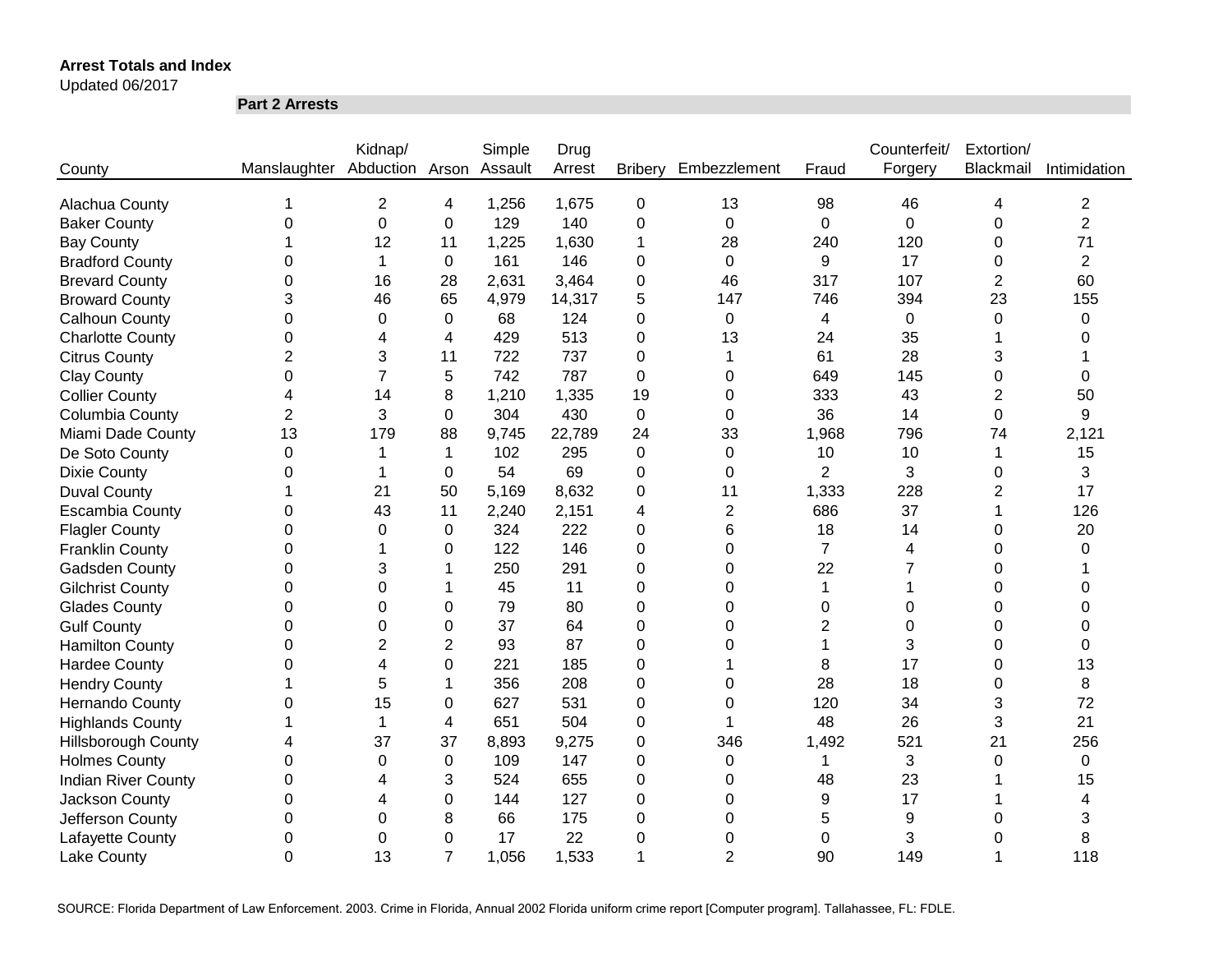Updated 06/2017

**Part 2 Arrests**

|                          |                | Kidnap/        |                | Simple  | Drug    |                |                |                | Counterfeit/ | Extortion/     |                |
|--------------------------|----------------|----------------|----------------|---------|---------|----------------|----------------|----------------|--------------|----------------|----------------|
| County                   | Manslaughter   | Abduction      | Arson          | Assault | Arrest  | <b>Bribery</b> | Embezzlement   | Fraud          | Forgery      | Blackmail      | Intimidation   |
| Lee County               | $\overline{2}$ | $\overline{7}$ | 14             | 1,973   | 2,647   | 0              | 16             | 178            | 107          | 1              | 13             |
| Leon County              | $\overline{2}$ | 50             | 12             | 1,211   | 1,483   | 4              | 33             | 290            | 112          | 10             | 43             |
| Levy County              | 0              | $\overline{2}$ | 0              | 394     | 251     | 1              |                | 12             | 13           | 0              | 18             |
| <b>Liberty County</b>    | 0              | 0              | 3              | 36      | 32      | 0              | 1              |                | $\mathbf 0$  | 0              | $\overline{2}$ |
| <b>Madison County</b>    | 0              | 6              | 0              | 121     | 97      | 0              | 0              | 3              | 5            | 0              | 18             |
| <b>Manatee County</b>    | 1              | 15             | 4              | 1,178   | 1,285   | 1              | 0              | 233            | 143          |                | 109            |
| <b>Marion County</b>     | $\overline{2}$ | 11             | 10             | 1,677   | 1,725   | 1              | 0              | 89             | 59           | 0              | $\overline{2}$ |
| <b>Martin County</b>     | 4              | $\overline{2}$ | 3              | 619     | 1,044   | 2              | 0              | 164            | 31           |                |                |
| Monroe County            | 0              | $\overline{7}$ | 3              | 553     | 849     | 0              | 3              | 45             | 8            | 0              |                |
| Nassau County            | 0              | 3              | 3              | 75      | 373     | 0              | 1              | 23             | 15           | 0              | 8              |
| Okaloosa County          |                | 13             | 6              | 1,029   | 1,027   | 0              | 0              | 149            | 86           | 0              | 28             |
| <b>Okeechobee County</b> |                | 11             | 0              | 218     | 146     | 0              | 0              | 13             | 8            | 0              | 32             |
| Orange County            | 16             | 94             | 17             | 5,066   | 6,968   | 7              | 2              | 706            | 206          | 4              | 222            |
| Osceola County           | $\overline{2}$ | 25             | $\overline{7}$ | 1,194   | 1,922   | 0              | $\Omega$       | 93             | 27           | 0              | 13             |
| Palm Beach County        | 7              | 46             | 27             | 4,942   | 8,183   | 6              | 119            | 554            | 351          | 17             | 142            |
| Pasco County             | 1              | 15             | 9              | 2,510   | 1,637   | 2              | 3              | 276            | 131          | 4              | 57             |
| <b>Pinellas County</b>   | 3              | 16             | 28             | 5,954   | 6,493   | 3              | 60             | 350            | 342          | $\overline{2}$ | 483            |
| Polk County              | $\overline{2}$ | 41             | 10             | 4,005   | 4,016   | 4              | 1              | 246            | 234          | 10             | 87             |
| <b>Putnam County</b>     | 4              | 10             | 9              | 242     | 757     | 0              | 0              | 52             | 36           | 0              | 17             |
| St. Johns County         | 0              | 3              | 3              | 128     | 232     | 0              | $\overline{2}$ | 21             | $\mathbf{1}$ | 0              | $\overline{2}$ |
| St. Lucie County         | $\overline{2}$ | 22             | $\overline{7}$ | 1,704   | 1,874   | 5              | 0              | 97             | 131          | 4              | 266            |
| Santa Rosa County        | 0              | 8              | 3              | 771     | 580     | 0              | 0              | 67             | 21           | 0              | 25             |
| Sarasota County          | 1              | 17             | 9              | 587     | 1,632   | 0              | 0              | 219            | 173          | 7              | 14             |
| Seminole County          | 0              | 21             | 15             | 2,089   | 2,089   | 1              | 1              | 195            | 119          |                | 285            |
| <b>Sumter County</b>     | 0              | 1              | 5              | 157     | 122     | 1              | 0              | 19             | $\,6$        | 2              | 5              |
| <b>Suwannee County</b>   | 0              |                | 1              | 279     | 167     | 0              | 0              | $\overline{7}$ | 9            | $\Omega$       | 24             |
| <b>Taylor County</b>     | 0              | 2              | 0              | 117     | 125     | 0              | $\Omega$       | $\overline{7}$ | 19           | 0              | 9              |
| <b>Union County</b>      | 0              | $\Omega$       | 1              | 35      | 30      | 0              | $\Omega$       | 6              | 5            | 0              | 0              |
| <b>Volusia County</b>    | 4              | 11             | 12             | 2,943   | 4,122   | 1              | $\Omega$       | 226            | 111          | 3              | 35             |
| Wakulla County           | 0              | $\overline{2}$ | 0              | 82      | 49      | 0              | $\Omega$       | 12             | 8            | 0              | 8              |
| <b>Walton County</b>     | 1              | 0              | 1              | 327     | 449     | 0              | 0              | 32             | 68           | 0              | 0              |
| <b>Washington County</b> | $\mathbf 0$    | 0              | $\mathbf 0$    | 103     | 184     | 0              | $\Omega$       | $\overline{0}$ | 9            | $\overline{0}$ | $\Omega$       |
| Florida                  | 89             | 904            | 572            | 87,099  | 126,087 | 93             | 893            | 12,801         | 5,466        | 210            | 5,145          |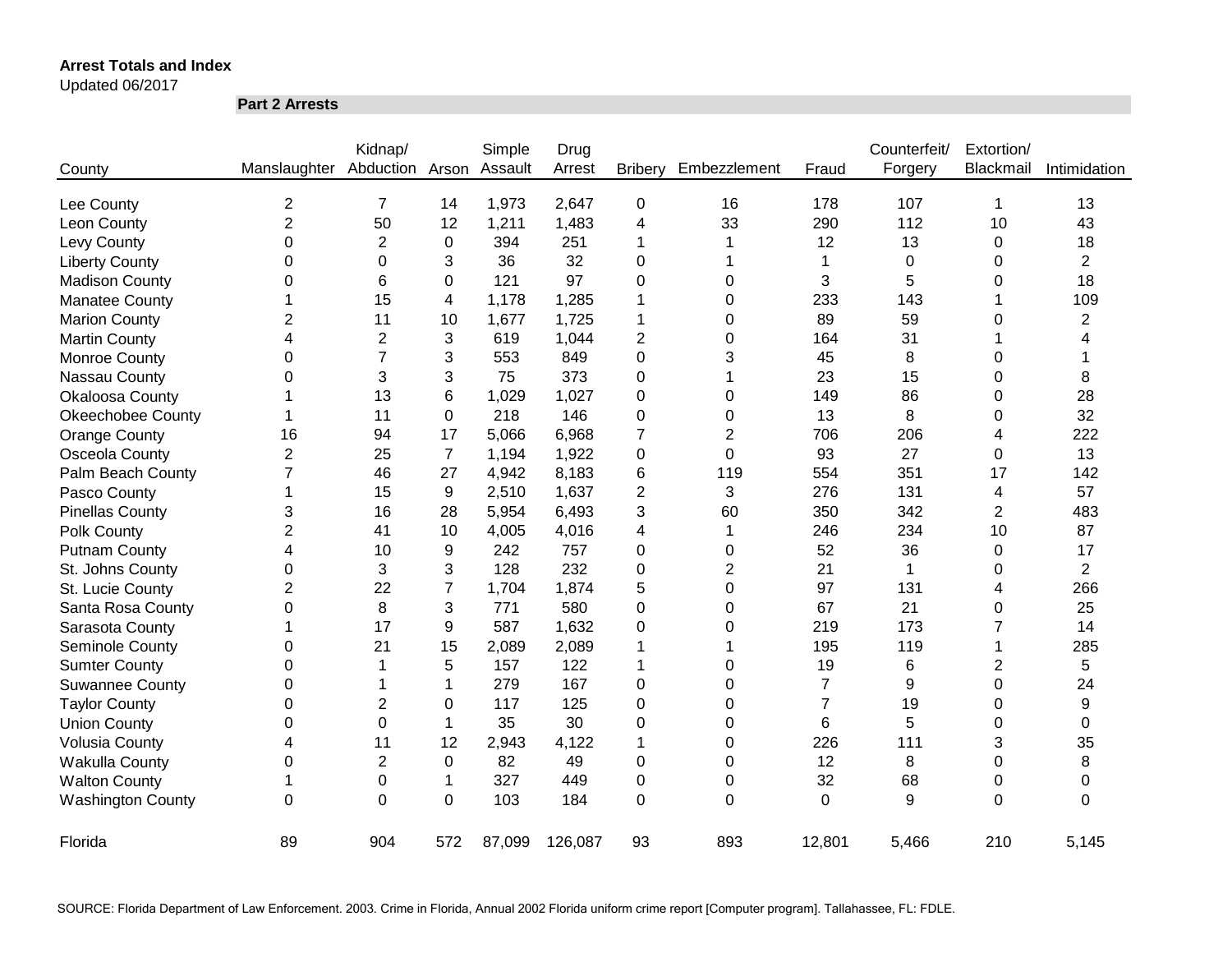Updated 06/2017

**Part 2 Arrests, continued**

|                            |                | Non-Forcible        | Stolen           |            | Destruction/   |                | Weapons        | Liquor Law     |        |
|----------------------------|----------------|---------------------|------------------|------------|----------------|----------------|----------------|----------------|--------|
| County                     | Prostitution   | <b>Sex Offenses</b> | Property         | <b>DUI</b> | Vandalism      | Gambling       | Violations     | Violations     | Misc.  |
|                            |                |                     |                  |            |                |                |                |                |        |
| Alachua County             | 72             | 40                  | 21               | 797        | 110            | 0              | 60             | 1,845          | 3,396  |
| <b>Baker County</b>        | 0              | 14                  | 3                | 55         | 3              | 0              | 3              | 30             | 389    |
| <b>Bay County</b>          | 27             | 69                  | 29               | 775        | 192            | 3              | 104            | 1,060          | 6,035  |
| <b>Bradford County</b>     | $\mathbf 1$    | 8                   | $\mathbf{1}$     | 67         | 26             | 0              | $\overline{7}$ | 35             | 199    |
| <b>Brevard County</b>      | 131            | 108                 | 66               | 2,577      | 159            | 3              | 127            | 781            | 13,934 |
| <b>Broward County</b>      | 881            | 262                 | 948              | 4,283      | 444            | 41             | 548            | 3,630          | 39,449 |
| Calhoun County             | $\mathbf 0$    | 0                   | 1                | 75         | 6              | 0              | $\overline{7}$ | 15             | 191    |
| <b>Charlotte County</b>    | 4              | 36                  | $\overline{7}$   | 481        | 59             | 0              | 52             | 52             | 3,557  |
| <b>Citrus County</b>       | 1              | 40                  | 31               | 424        | 68             | 0              | 22             | 58             | 2,366  |
| <b>Clay County</b>         | 1              | 36                  | 19               | 432        | 115            | 0              | 66             | 124            | 3,313  |
| <b>Collier County</b>      | 44             | 42                  | 10               | 1,489      | 118            | $\overline{2}$ | 99             | 169            | 6,963  |
| Columbia County            | 0              | 14                  | 14               | 139        | 13             | 0              | 23             | 31             | 2,210  |
| Miami Dade County          | 1,548          | 828                 | 1,280            | 5,137      | 1,023          | 241            | 916            | 9,770          | 53,870 |
| De Soto County             | 8              | 5                   | 10               | 59         | 4              | 0              | 1              | 3              | 374    |
| <b>Dixie County</b>        | $\Omega$       | 1                   | $\overline{2}$   | 63         | $\overline{2}$ | 0              | $\overline{7}$ | 8              | 225    |
| <b>Duval County</b>        | 795            | 457                 | 182              | 3,276      | 449            | 20             | 434            | 909            | 23,437 |
| <b>Escambia County</b>     | 19             | 126                 | 36               | 1,090      | 270            | 12             | 122            | 328            | 8,866  |
| <b>Flagler County</b>      | $\Omega$       | 12                  | 5                | 194        | 14             | 0              | 18             | 20             | 885    |
| <b>Franklin County</b>     | $\Omega$       | 1                   | $\boldsymbol{0}$ | 67         | $\mathbf 1$    | 0              | 0              | 48             | 634    |
| <b>Gadsden County</b>      | 5              | 8                   | 3                | 179        | 15             | 4              | 16             | 45             | 871    |
| <b>Gilchrist County</b>    | $\Omega$       | $\overline{2}$      | 0                | 29         | 3              | 1              | 0              | $\mathbf 1$    | 167    |
| <b>Glades County</b>       | $\Omega$       | 1                   | 8                | 32         | 0              | 0              | 1              | 8              | 558    |
| <b>Gulf County</b>         | 0              | 11                  | 0                | 53         | $\overline{7}$ | 0              | $\Omega$       | $\overline{7}$ | 365    |
| <b>Hamilton County</b>     | 1              | 5                   | $\overline{c}$   | 43         | 11             | 0              | 7              | 37             | 454    |
| <b>Hardee County</b>       | 3              | 10                  | $\overline{7}$   | 139        | 22             | 0              | 4              | 11             | 1,151  |
| <b>Hendry County</b>       | 0              | 4                   | 4                | 377        | $\overline{7}$ | 0              | 28             | 104            | 2,015  |
| Hernando County            | $\overline{2}$ | 35                  | 22               | 584        | 70             | 1              | 29             | 67             | 2,154  |
| <b>Highlands County</b>    | 24             | 29                  | 9                | 225        | 21             | 0              | 23             | 22             | 3,401  |
| <b>Hillsborough County</b> | 729            | 525                 | 107              | 6,275      | 761            | 8              | 619            | 2,514          | 11,183 |
| <b>Holmes County</b>       | $\pmb{0}$      | 8                   | 3                | 73         | $\pmb{0}$      | 0              | 6              | 17             | 703    |
| <b>Indian River County</b> | 0              | 33                  | 10               | 514        | 74             | 1              | 46             | 152            | 1,273  |
| Jackson County             | 0              | $\overline{2}$      | 3                | 80         | 14             | 0              | $\overline{2}$ | 11             | 480    |
| Jefferson County           | 0              | 5                   | $\overline{2}$   | 63         | 12             | 0              | 1              | 27             | 220    |
| Lafayette County           | 0              | 1                   | 1                | 21         | 0              | 0              | 0              | 5              | 100    |
| Lake County                | 28             | 70                  | 37               | 588        | 104            | 9              | 23             | 207            | 3,932  |